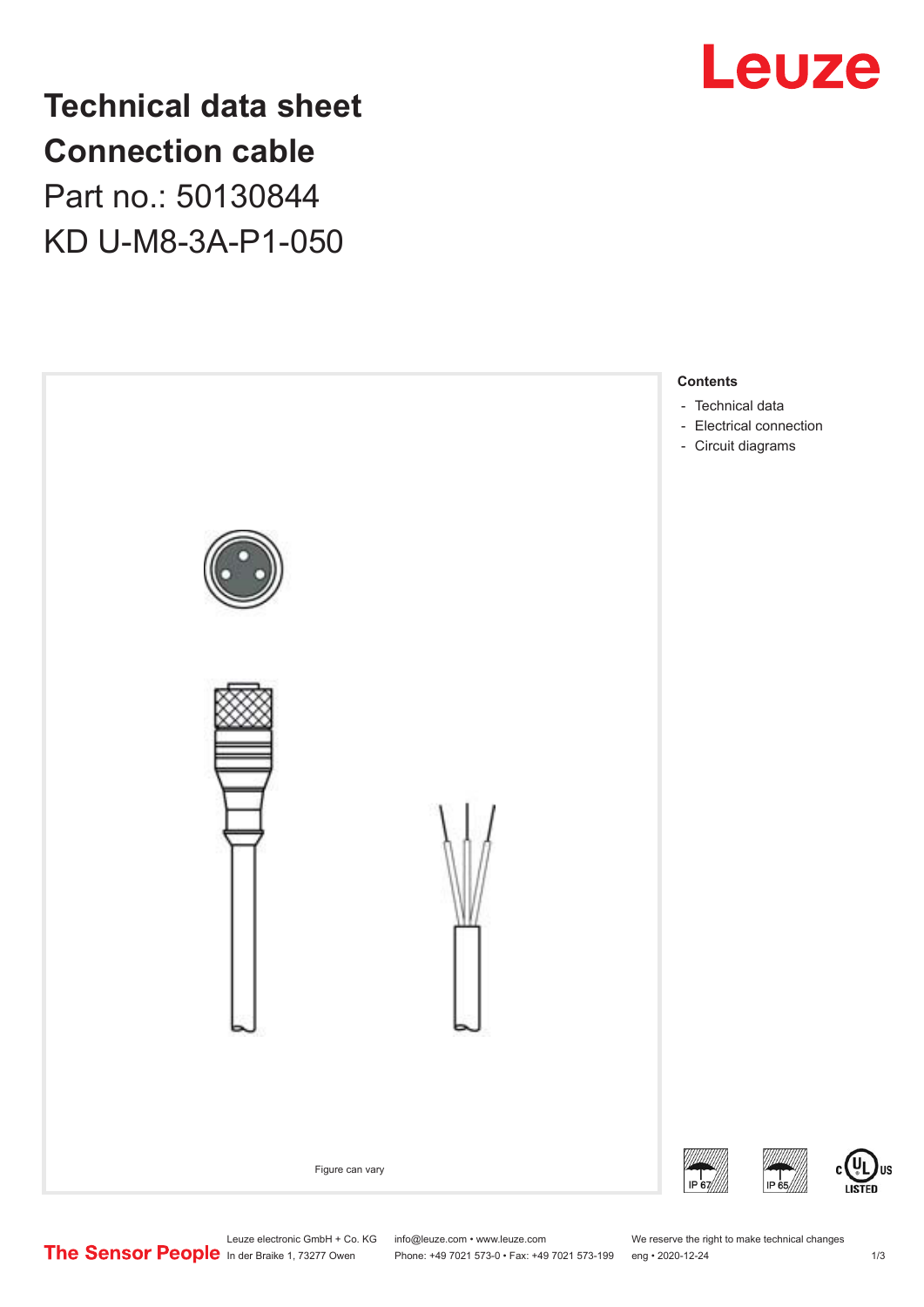## <span id="page-1-0"></span>**Technical data**

### **Electrical data**

**Performance data Operating voltage** 50 V AC / 60 V DC

### **Connection**

| <b>Connection 1</b>               |                                                                                                                                                                                                                                |
|-----------------------------------|--------------------------------------------------------------------------------------------------------------------------------------------------------------------------------------------------------------------------------|
| <b>Type of connection</b>         | Connector                                                                                                                                                                                                                      |
| <b>Thread size</b>                | M <sub>8</sub>                                                                                                                                                                                                                 |
| <b>Type</b>                       | Female                                                                                                                                                                                                                         |
| Handle body material              | <b>PUR</b>                                                                                                                                                                                                                     |
| No. of pins                       | 3-pin                                                                                                                                                                                                                          |
| Version                           | Axial                                                                                                                                                                                                                          |
| Lock                              | Screw fitting, nickel-plated diecast zinc,<br>recommended torque 0.6 Nm, self-<br>locking                                                                                                                                      |
| <b>Connection 2</b>               |                                                                                                                                                                                                                                |
| <b>Type of connection</b>         | Open end                                                                                                                                                                                                                       |
| <b>Cable properties</b>           |                                                                                                                                                                                                                                |
| <b>Number of conductors</b>       | 3 Piece(s)                                                                                                                                                                                                                     |
| Wire cross section                | $0.25$ mm <sup>2</sup>                                                                                                                                                                                                         |
| <b>AWG</b>                        | 24                                                                                                                                                                                                                             |
| Sheathing color                   | <b>Black</b>                                                                                                                                                                                                                   |
| <b>Shielded</b>                   | N <sub>o</sub>                                                                                                                                                                                                                 |
| Silicone-free                     | Yes                                                                                                                                                                                                                            |
| Cable design                      | Connection cable (open on one end)                                                                                                                                                                                             |
| Cable diameter (external)         | $4.3 \text{ mm}$                                                                                                                                                                                                               |
| <b>Cable length</b>               | 5,000 mm                                                                                                                                                                                                                       |
| <b>Sheathing material</b>         | PUR                                                                                                                                                                                                                            |
| <b>Wire insulation</b>            | <b>PUR</b>                                                                                                                                                                                                                     |
| <b>Traverse rate</b>              | Max. 3.3 m/s with horiz. traverse path of<br>5m and and max, acceleration of 5m/s <sup>2</sup>                                                                                                                                 |
| Suitability for drag chains       | Yes                                                                                                                                                                                                                            |
| Properties of the outer sheathing | Free of CFC, cadmium, silicone, halogen<br>and lead, matt, low-adhesion, abrasion-<br>resistant, easily machine-processable                                                                                                    |
| Resistance of the outer sheathing | Hydrolysis and microbe resistant, good<br>oil, gasoline and chemical resistance in<br>accordance with VDE 0472 part 803 test<br>B, flame retardant in accordance with UL<br>1581 VW1 / CSA FT1 / IEC 60332-1,<br>IEC 60332-2-2 |
| <b>Torsion suitability</b>        | ±180° / m (max. 2 mio. cycles with 35<br>cycles / min)                                                                                                                                                                         |

#### **Mechanical data**

| <b>Width across flats</b>                                       | $9 \text{ mm}$           |
|-----------------------------------------------------------------|--------------------------|
| <b>Bending cycles</b>                                           | 5,000,000 Piece(s)       |
| Bending radius, flexible laying, min.                           | Min. 10 x cable diameter |
| Bending radius, stationary laying, min. Min. 5 x cable diameter |                          |
|                                                                 |                          |
| <b>Environmental data</b>                                       |                          |
| Ambient temperature, operation,<br>flexible use                 | $-2580 °C$               |
| Ambient temperature, operation,<br>stationary use               | $-4080 °C$               |
| <b>Certifications</b>                                           |                          |
| Degree of protection                                            | IP 65                    |
|                                                                 | IP 67                    |
|                                                                 |                          |
| <b>Certifications</b>                                           | c UL US                  |
|                                                                 |                          |
| <b>Classification</b>                                           |                          |
| <b>Customs tariff number</b>                                    | 85444290                 |
| eCl@ss 5.1.4                                                    | 27279201                 |
| eCl@ss 8.0                                                      | 27279218                 |
| eCl@ss 9.0                                                      | 27060311                 |
| eCl@ss 10.0                                                     | 27060311                 |
| eCl@ss 11.0                                                     | 27060311                 |
| <b>ETIM 5.0</b>                                                 | EC001855                 |
| <b>ETIM 6.0</b>                                                 | EC001855                 |

**Leuze** 

# **Electrical connection**

**Connection 1**

| Type of connection   | Connector                                                                             |
|----------------------|---------------------------------------------------------------------------------------|
| <b>Thread size</b>   | M8                                                                                    |
| <b>Type</b>          | Female                                                                                |
| Handle body material | <b>PUR</b>                                                                            |
| No. of pins          | $3 - pin$                                                                             |
| Version              | Axial                                                                                 |
| Lock                 | Screw fitting, nickel-plated diecast zinc, recommended<br>torque 0.6 Nm, self-locking |